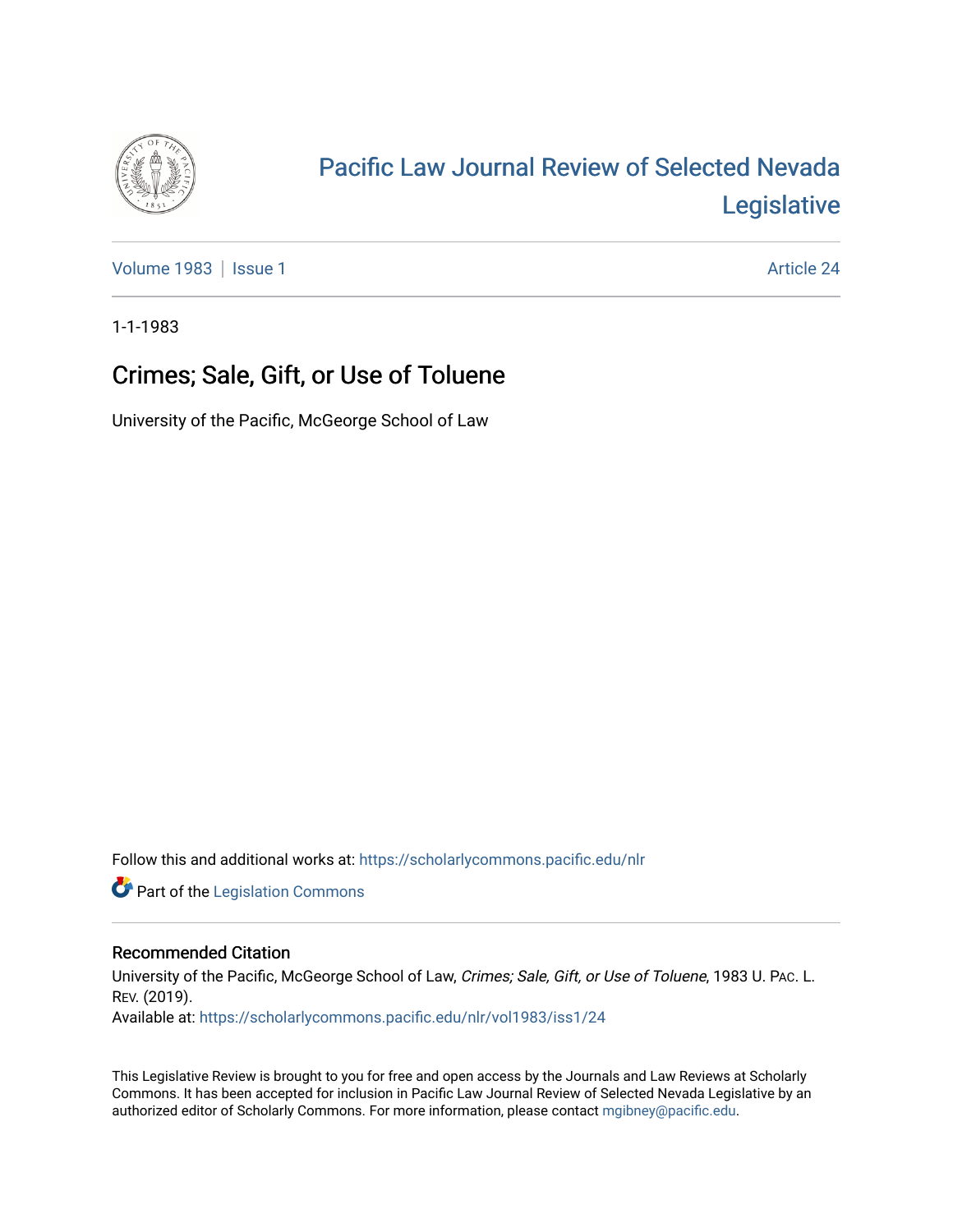caused by the sale of a controlled substance.<sup>10</sup> Consequently, if a person sells a controlled substance to a minor and the substance is found to have proximately caused the minor's death, the seller can be found guilty of second degree murder. <sup>11</sup>

10. NEv. REv. STAT. §200.010 (amended by 1983 Nev. Stat.c. 218, §6, at 512).

II. 1983 Nev. Stat. c.218, §2, at 510.

### **Crimes; sale, gift, or use of toluene**

NEV. REV. STAT. §454.— (new); §§454.346, 454.534, 454.680 (amended). SB 119 (Hom); 1983 STAT. Ch 81

Existing law provides penalties for the unlawful acquisition, possession, or dispensing of dangerous drugs.<sup>1</sup> Chapter 81 prohibits the sale or gift of aerosol paint, glue, or cement containing toluene<sup>2</sup> to a person under eighteen years of age. $3$  A person who violates these provisions will be guilty of a gross misdemeanor.<sup>4</sup> In addition, the business license of a person who knowingly violates Chapter 81 will be suspended for one year if the individual has previously been convicted of the same offense and fails to demonstrate a good faith effort to comply with the law.<sup>5</sup> The sale of substances containing toluene are exempted from the sanctions of Chapter 81, however, under specified circumstances.<sup>6</sup>

Existing law provides that persons are guilty of a misdemeanor if they use a drug, chemical, poison, organic solvent or any combination thereof in a manner contrary to the direction for use, and for the purpose of altering perceptions or creating a condition of intoxication, euphoria, or hallucination.<sup>7</sup> Chapter 81 expands the scope of this prohibition by providing that a person who possesses these substances

I. *See* NEv. REv. STAT. §§454.311-321 (provisions applicable to dangerous drugs).

<sup>2.</sup> Toluene is defined as "a colorless liquid obtained by the dry distillation of tolu and other resinous bodies; and also derived from coal tar... Used in explosives and dyes and in the extraction of various principles from plants." STEDMAN'S MEDICAL DICTIONARY FIFTH UNABRlDGED LAW-YER'S EDlTION 1458 (1983).

<sup>3. 1983</sup> Nev. Stat. c. 81, §1(1), at 242.

<sup>4.</sup> /d.

<sup>5.</sup> /d. c. 81, §1(2), at 242.

<sup>6.</sup> This section does not apply to the sale of (a) gasoline or other fuel for motor vehicles; (b) aerosol paint, glue, or cement containing less than the minimum amount of toluene which is subject to the requirements for special labeling established pursuant to the Federal Hazardous Substances Act, 15 U.S.C. §1261 as it exists on June 30, 1983; or (c) glue or cement, that is included in a kit used for the construction of model airplanes, automobiles, boats or trains or that is used in connection with another hobby.  $Id.$  c. 81,  $\hat{S}$ -(3), at 242.

<sup>7.</sup> NEv. REv. STAT. §454.346 (amended by 1983 Nev. Stat. c. 81, §2(1), at 242).